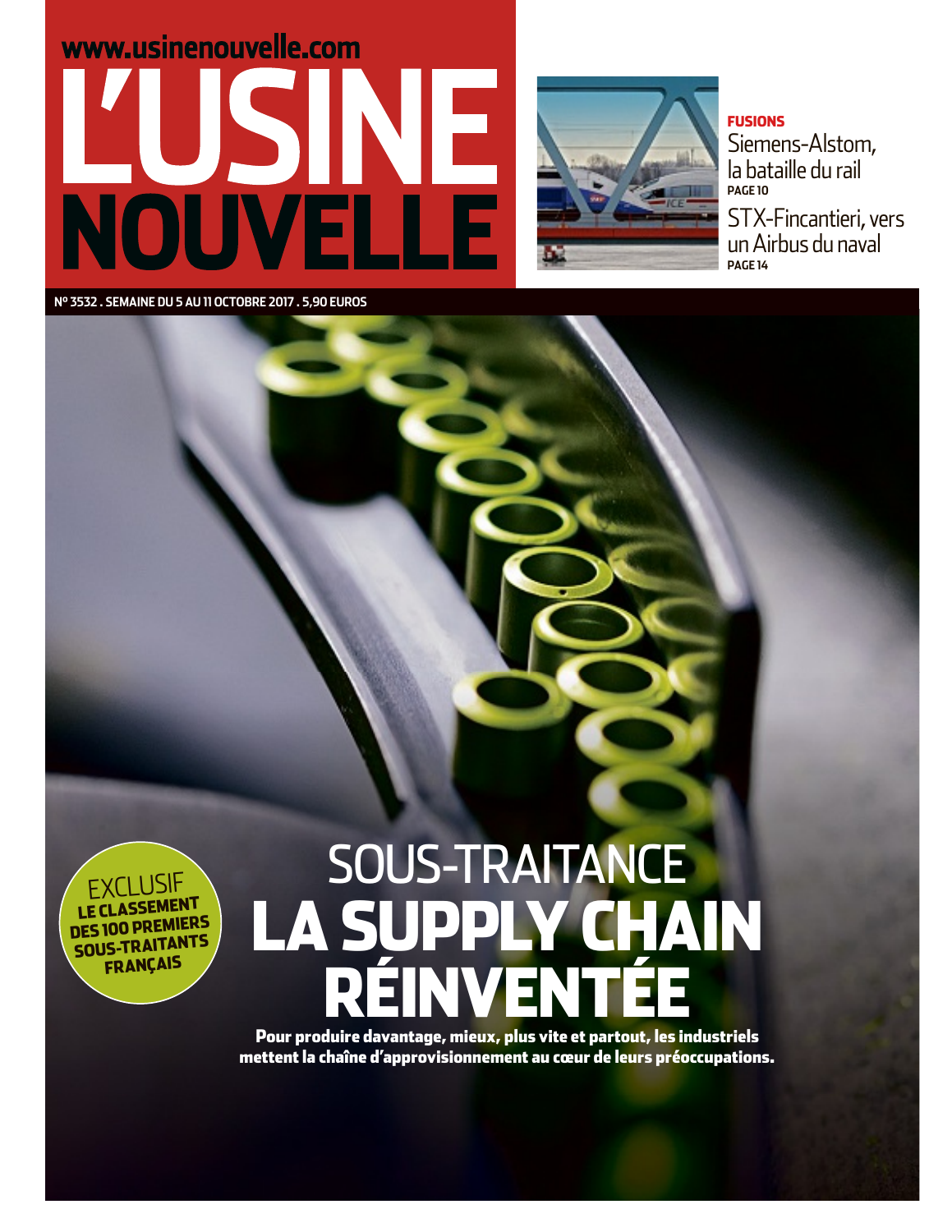

# **SOUS-TRAITANCE AU DÉFI DE LA SUPPLY CHAIN**

RÉORGANISATION Sous-traitants et donneurs d'ordres réinventent leurs méthodes de travail pour une chaîne d'approvisionnement plus réactive.

**CHAMPIONS L'Usine Nouvelle publie le classement** exclusif des 100 premiers sous-traitants, avec leurs recettes pour surmonter les grands défis du secteur.

**CROISSANCE** Tous les voyants sont au vert pour les secteurs de la sous-traitance. Mais le spectre de la stagnation, notamment celle de l'automobile, plane.

DOSSIER COORDONNÉ PAR MANUEL MORAGUES, RÉALISÉ PAR MARINE PROTAIS ET LA RÉDACTION



Mecachrome est entré dans l'ère de la digitalisation, en installant des capteurs sur ses équipements au sein de son usine de Sablé-sur-Sarthe.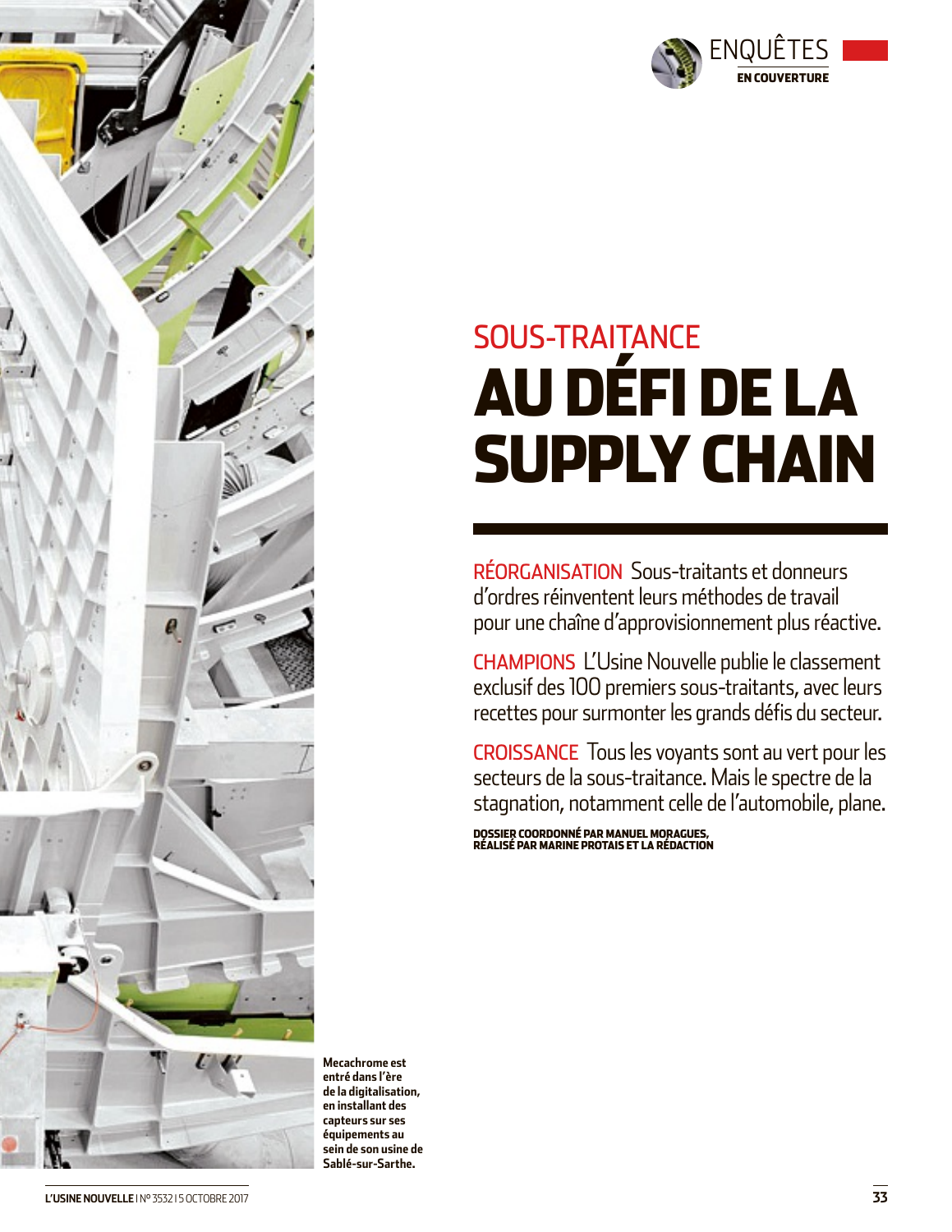



Air liquide s'est converti au Demand driven, une nouvelle méthode de gestion des flux plus adaptée à la volatilité de la demande.

## **TENDANCE SUPPLY CHAIN, LA NOUVELLE OBSESSION**

La gestion de la chaîne d'approvisionnement concentre toute l'attention des sous-traitants et donneurs d'ordres face à une demande de plus en plus exigeante, volatile et instable. **PAR MARINE PROTAIS** 

epérer un produit sur les réseaux sociaux puis le commander en quelques clics ou glissements de doigt et le recevoir 24 heures, voire 2 heures plus tard chez soi. Le service version Amazon a réinventé notre manière de consommer. Ce besoin d'instantanéité est facilement rassasié sur internet, mais lorsqu'il se confronte au monde physique, c'est l'ensemble de la supply chain industrielle qui doit s'adapter. Les donneurs d'ordres et leurs sous-traitants sont contraints de revoir leur organisation pour répondre aux demandes de plus en plus pressantes - et imprévisibles - des clients finaux.

Résultat: la gestion de la supply chain devient une nouvelle obsession des industriels. «Elle était simplement perçue comme un coût à gérer. Désormais, les industriels l'appréhendent comme un moyen d'être plus compétitifs», assure Caroline Mondon, la directrice générale de Fapics, l'association française de supply chain management. « Investir dans sa supply chain, c'est un moyen aujourd'hui de gagner de l'argent, insiste-t-elle. On le constate à travers l'évolution de la fonction de manager de la supply chain, par exemple. Elle était auparavant une sous-fonction rattachée au direc-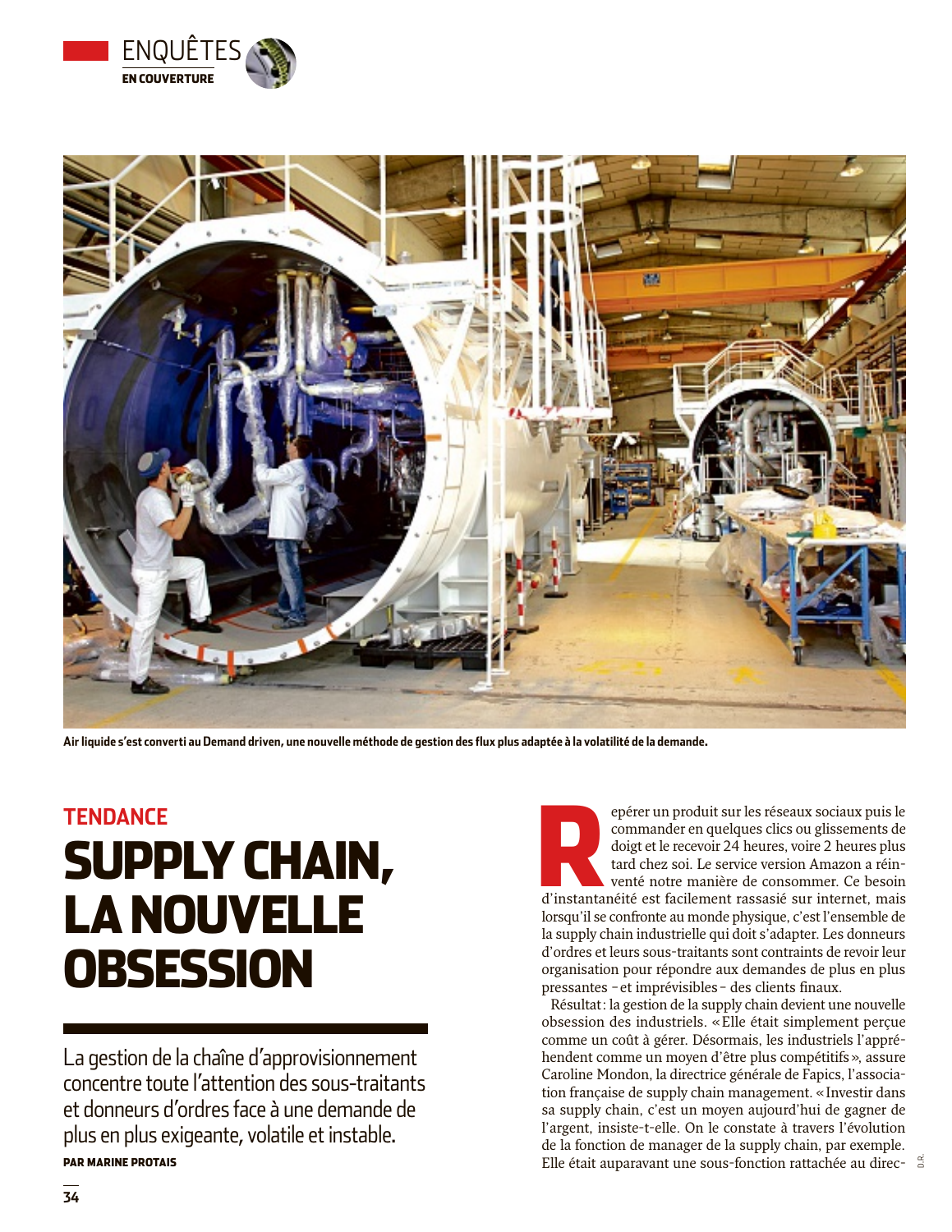

teur industriel, aujourd'hui elle entre dans les comités de direction. » Un besoin qui se ressent du côté des consultants. «Pendant longtemps, les industriels essayaient de lutter contre la complexité des chaînes d'approvisionnement. notamment en limitant le nombre de produits. Aujourd'hui, ils essayent d'appréhender cette complexité plutôt que de la combattre», analyse Olivier Bouffault, directeur associé au Boston Consulting Group (BCG).

#### S'adapter à la demande réelle

Pour être plus réactifs, les industriels s'intéressent à de nouvelles méthodes de gestion des flux. Une en particulier semble s'imposer sur le devant de la scène : le Demand driven material requirement planning (planification des ressources tirée par la demande). Derrière ce nom quelque peu barbare se cache une petite révolution pour les planificateurs, voire un «changement de paradigme», affirme Caroline Mondon. Il s'agit d'une nouvelle facon de planifier les stocks en se basant sur la demande réelle et non sur des prévisions sur les mois à venir. Cette méthode de calcul s'oppose à celle utilisée aujourd'hui dans la grande majorité des ERP. «La méthode de calcul des logiciels ERP a été élaborée dans les années 1950, expose Anaïs Leblanc, experte en Demand driven au sein du cabinet de conseil Citwell. À cette époque, on vendait tout ce que l'on produisait. Actuellement, ce n'est plus du tout le cas. De plus, le nombre de gammes de produits a explosé et la demande est beaucoup plus instable: ce qui se vend bien une semaine ne se vendra peut-être plus du tout la semaine suivante. Les résultats des ERP sont parfois difficiles à suivre pour les industriels car, selon les changements de prévisions et d'approvisionnements, ils recommandent d'accélérer drastiquement la production un jour puis de la ralentir le jour suivant.»

La méthode Demand driven est censée être plus adaptée à la volatilité importante de la demande. Concrètement, elle consiste à constituer des stocks tampons - ou amortisseurs - de composants, produits semi-finis et produits finis à différents endroits stratégiques de la chaîne de production et d'approvisionnement. Ces stocks ont pour but d'absorber la variabilité de la demande. La méthode, née en 2008 aux États-Unis, a trouvé un écho important en France depuis trois ans. Elle promet une amélioration du taux de service et une diminution des stocks généraux - bien que les stocks intermédiaires soient multipliés. De grands noms de l'industrie tricolore comme Michelin et Air liquide s'en sont emparés. «Le Demand driven nous évite d'être en permanence soit en sous-stock, soit en sur-stock, comme c'était le cas auparavant, explique Thibaut D'Herouville, le responsable de la supply chain industrielle chez Michelin. Cette nouvelle



#### « Aujourd'hui, les industriels essayent d'appréhender la complexité des chaînes d'approvisionnement plutôt que de la combattre. »

Olivier Bouffault, directeur associé du BCG

Fn 2015, Essilor a remporté le championnat du monde de The Fresh connection.



### La France, nouvelle championne de la logistique

L'Hexagone prend du galon en supply chain management. Pourtant peu reconnue dans le domaine jusqu'alors, la France devient pionnière pour les nouvelles approches de gestion de la supply chain. Le Demand driven, qui consiste à planifier les stocks selon la demande, s'v est largement déployé. « Nous sommes l'un des pays qui forment le plus de personnes par an », avance Caroline Mondon, la directrice de la Fapics, l'association française de supply chain management. L'amplitude du phénomène intrique même nos voisins allemands. Chose suffisamment rare pour être

soulignée, « ils viennent visiter les usines francaises pour en prendre exemple!», s'enthousiasme Caroline Mondon, En 2015, la France. grâce à l'équipe d'Essilor, a remporté pour la première fois la compétition du serious game The Fresh connection dédié au management de la supply chain. D'autres pays se distinguent dans le domaine : les États-Unis, d'où viennent la plupart des nouvelles méthodes et, plus surprenant, la Colombie, qui compte un grand nombre d'industries textiles travaillant pour la fast-fashion, un secteur particulièrement en pointe sur le sujet.

méthode nous a permis de diminuer nos stocks de 15% en trois mois dans l'un de nos entrepôts aux États-Unis, pour un même niveau de service.»

#### Permettre la continuité numérique

La méthode a aussi séduit de plus petits acteurs comme le sous-traitant électronique Lacroix Electronics ou le fabricant de roulements à billes NTN-SNR Roulements. Anaïs Leblanc estime qu'environ 400 entreprises dans le monde se sont converties au Demand driven même si, pour le moment, la plupart préfèrent rester discrètes sur le sujet. Selon l'experte, la méthode devrait devenir un standard de la planification dans une dizaine d'années.

Pour pouvoir gérer ces stocks selon la demande réelle, il est nécessaire que toute la supply chain partage de manière fluide les informations concernant les commandes, les livraisons voire, idéalement, les niveaux de stocks de chaque acteur de la chaîne industrielle. « L'un des grands sujets des chaînes d'approvisionnement aujourd'hui est de sensibiliser  $\bullet$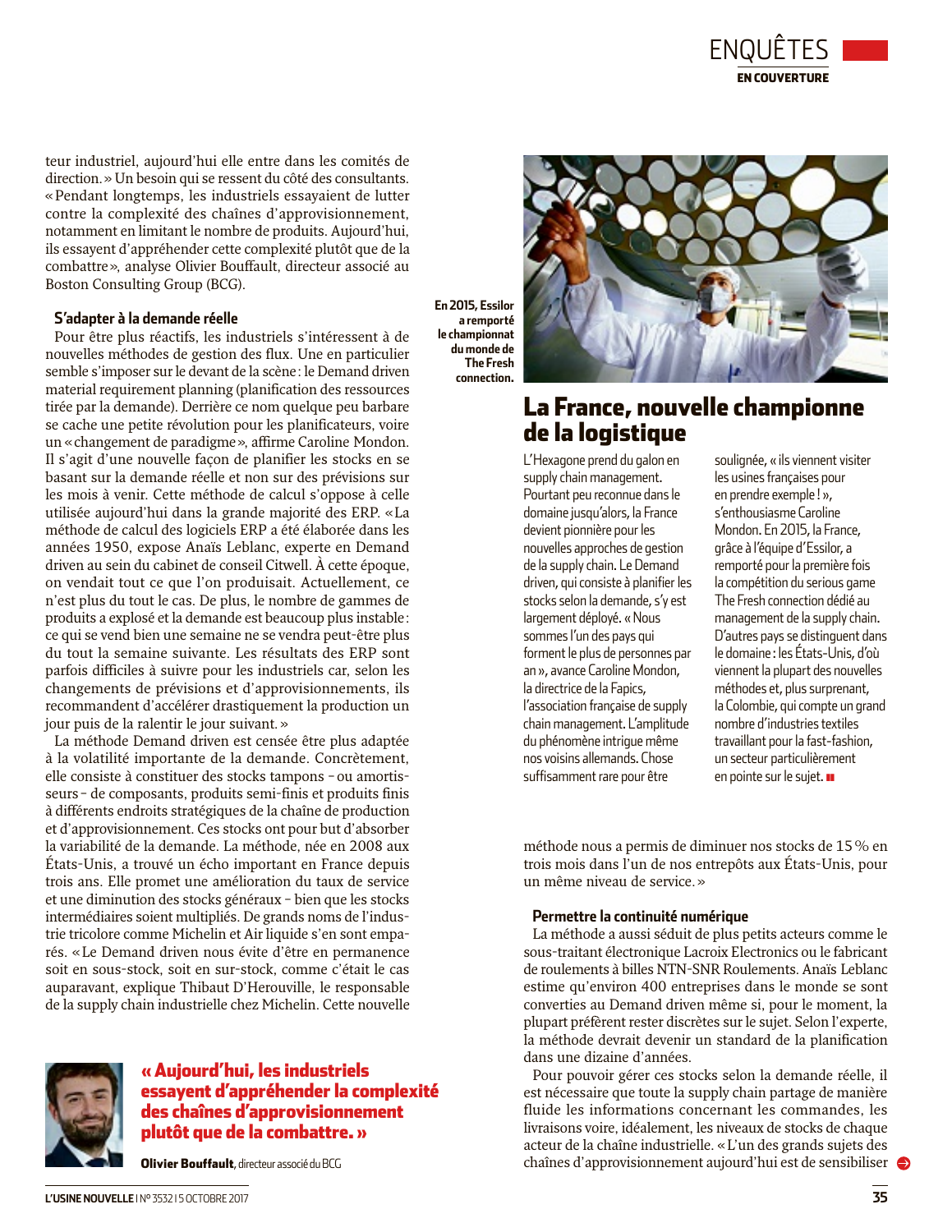

tous les acteurs, même les plus petits sous-traitants, à la demande des clients finaux», précise Olivier Bouffault. Pour ce faire, certaines filières réfléchissent à des moyens de réunir donneurs d'ordres et sous-traitants de divers rangs sur des portails numériques communs. C'est l'idée notamment de l'aéronautique avec la création de la plate-forme cloud Boost-Aerospace et en particulier sa solution AirSupply. Celle-ci permet aux acteurs de la filière de se connecter au même portail et d'accéder aux informations concernant commandes et livraisons en temps réel. Elle évite également les échanges de documents papiers qui ralentissent la supply chain. Tous les grands donneurs d'ordres et équipementiers de la filière française sont connectés: Airbus, Dassault, Thales, Safran, Lierhberr. Daher. Zodiac... S'v ajoutent 1200 fournisseurs de rang 1 ou 2. Soit environ 2 700 relations clients-fournisseurs enregistrées.

#### Fédérer l'ensemble d'une filière

«Aujourd'hui, notre but est de permettre la continuité numérique avec les petites PME de l'aéronautique, explique Patrick Fanget, le président de BoostAerospace. Le problème est que le coût de la plate-forme est trop important pour elles. Nous avons donc développé le système AirConnect qui permet de connecter leur système informatique à la plate-forme. Nous sommes en train d'implanter ce système chez 400 PME. Notre but est de le déployer sur les quelque 1200 petites entreprises de la filière d'ici deux à trois ans. Ce sera sans



Caroline Mondon, directrice générale de Fapics

doute un peu long, car il faut faire en sorte que la plate-forme soit compatible avec la trentaine de différents outils informatiques qu'elles utilisent. » En parallèle, BoostAerospace prévoit un plan de sécurisation des systèmes informatiques de l'ensemble des fournisseurs de l'aéronautique.

Ce besoin de continuité numérique se retrouve dans d'autres secteurs. Lacroix Electronics travaille ainsi sur un projet de portail numérique partagé avec ses clients et fournisseurs afin que chacun puisse avoir accès au suivi de la demande et des stocks en temps réel. Un outil essentiel pour le soustraitant, qui gère un catalogue de 30 000 composants pour une centaine de donneurs d'ordres et 1200 fournisseurs. «Nous travaillons aussi avec We Network, le pôle compétitivité électronique du Grand Ouest pour fédérer l'ensemble de la filière», précise Ludovic Hareng, son vice-président opérations et qualité.

Outre une meilleure gestion de leur stock et l'échange d'informations en temps réel, les industriels misent sur

#### **QUATRE TECHNOLOGIES PROMETTANT UNE RÉVOLUTION**

#### **L'INTERNET INDUSTRIEL FLUIDIFIE LES FLUX**

![](_page_4_Picture_11.jpeg)

De moins en moins chers et de plus en plus performants, les capteurs envahissent l'industrie. Dans la supply chain, ils permettent de suivre un produit et d'envoyer des données concernant sa position géographique en temps réel. Des données qui servent à établir une cartographie précise des flux de marchandises. À partir de celle-ci, les acteurs de la chaîne d'approvisionnement peuvent mutualiser les flux, localiser les nœuds stratégiques et identifier les éventuels points de difficulté.

**L'INTELLIGENCE ARTIFICIELLE** PRÉDIT LES COMMANDES

![](_page_4_Picture_14.jpeg)

D'après le nombre de commentaires positifs repérés sur les réseaux sociaux, les prévisions météorologiques des prochains jours, l'actualité géopolitique et l'historique des commandes des dernières semaines, un algorithme d'intelligence artificielle peut estimer les variations de la demande pour un produit donné dans les semaines à venir. Cette technologie, déjà utilisée par les géants du commerce de détail, commence à séduire les industriels de tous secteurs.

#### **LA BLOCKCHAIN** ASSURE LA TRACABILITÉ

![](_page_4_Picture_17.jpeg)

Cette technologie de stockage et de transmission d'informations sécurisée intéresse les industriels, notamment pour rendre les supply chains plus transparentes. Elle offre la possibilité à chaque acteur de la chaîne - sous-traitants, donneurs d'ordres, transporteurs et distributeurs - d'enregistrer des informations (dates de livraison...) aux différentes étapes. Des grands acteurs de l'agroalimentaire comme Nestlé y voient un moyen de mieux contrôler la provenance de leurs produits.

#### L'IMPRESSION 3 D RECOMPOSE LA CHAÎNE

![](_page_4_Picture_20.jpeg)

La révolution qu'elle promet est sans doute la plus conséquente même si elle n'est pas pour tout de suite. Plutôt que de passer par divers sous-traitants, fournisseurs ou usines délocalisées, les industriels pourront imprimer directement des produits à la demande dans des micro-usines situées au plus près des consommateurs. C'est ce qu'a commencé à faire Adidas il y a un an avec l'inauguration de sa Speed factory à Ansbach, en Allemagne, dont les volumes restent pour le moment faibles.